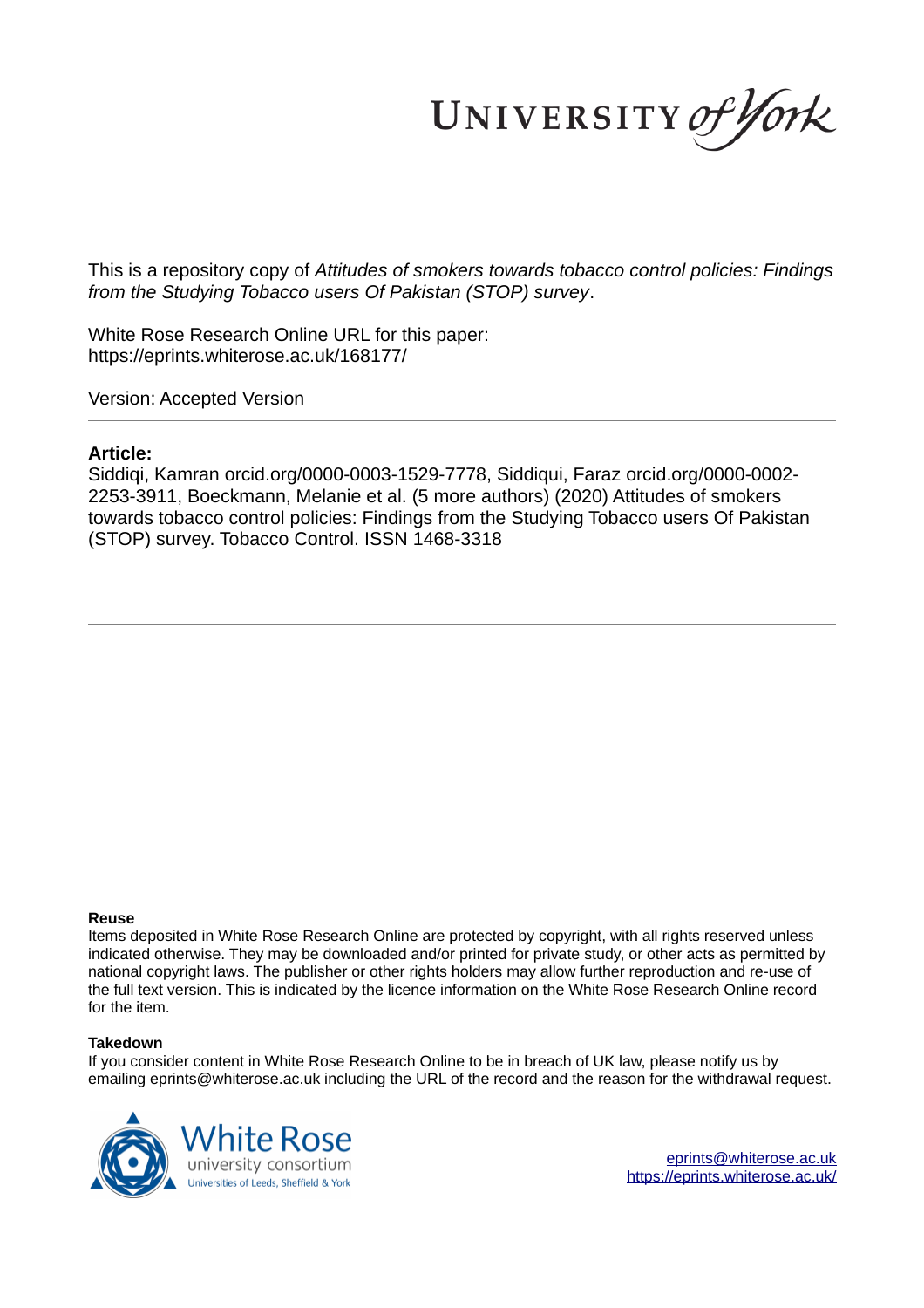# **Title: Attitudes of smokers towards tobacco control policies: Findings from the Studying Tobacco users Of Pakistan (STOP) survey**

Authors: Kamran Siddiqi<sup>1,2</sup>, Faraz Siddiqui<sup>1</sup>, Melanie Boeckmann<sup>3</sup>, Ziauddin Islam<sup>4</sup>, Amina Khan<sup>5</sup>, Fiona Dobbie<sup>6</sup>, Zohaib Khan<sup>8</sup>, Mona Kanaan<sup>1</sup>

# **Institutional affiliations:**

- **1.** Department of Health Sciences, University of York, UK
- 2. Hull York Medical School, York, UK
- 3. School of Public Health, Department of Environment and Health, Bielefeld University, Germany
- 4. Tobacco Control Cell, Ministry of National health Service, Regulations and Coordination, Islamabad, Pakistan
- 5. The Initiative, Islamabad, Pakistan
- 6. Usher Institute, University of Edinburgh, UK
- 7. Khyber Medical University, Peshawar, Pakistan

**Correspondence to:** Faraz.siddiqui@york.ac.uk

Department of Health Sciences, University of York, Heslington YO10 5DD, United Kingdom

# **Word count: (excluding abstract, references, tables & figures and "what this study adds)** 1738 words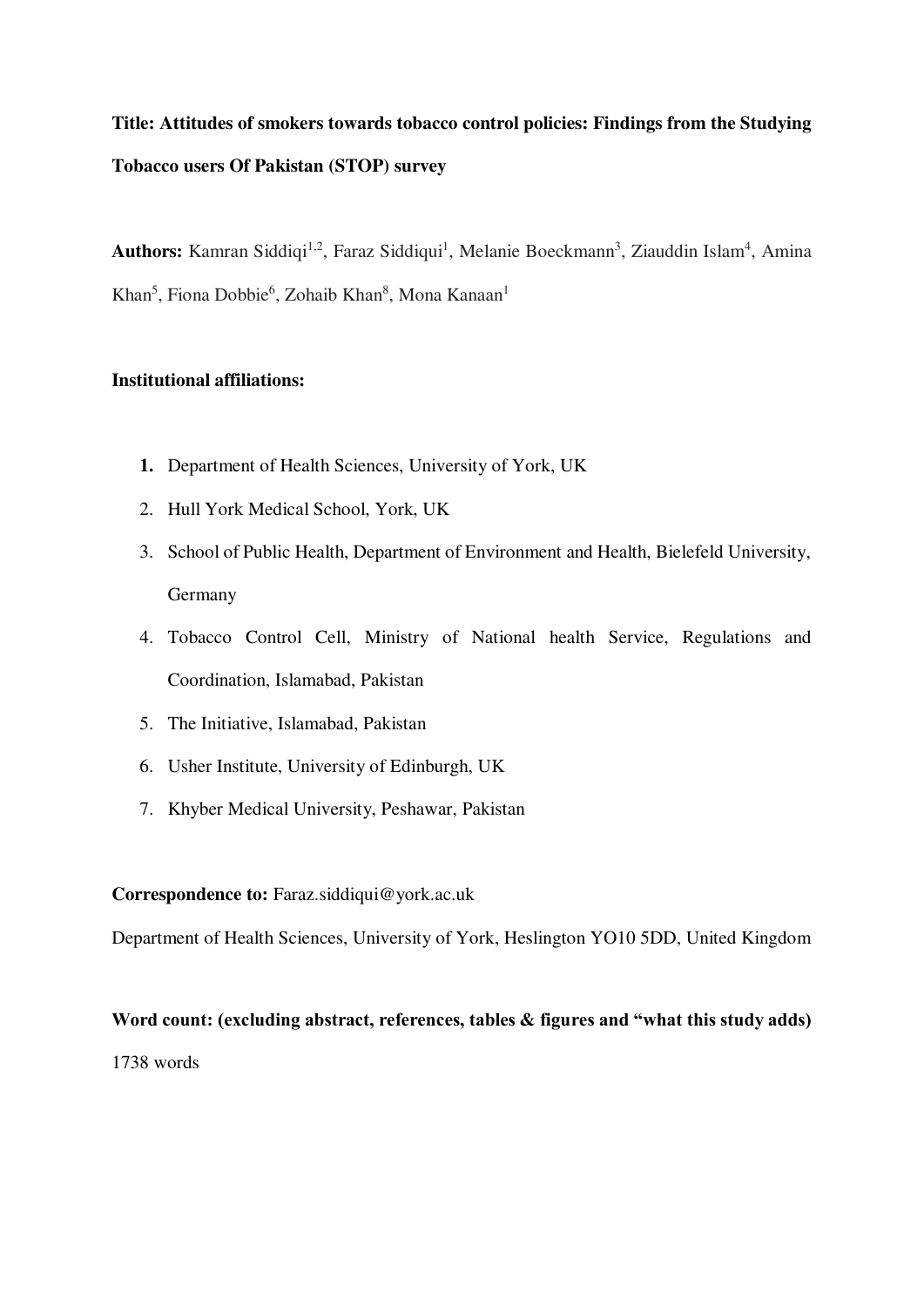# **Abstract**

## *Background*

Public attitude is a political driver in successful implementation of tobacco control policies. We assessed support for a range of tobacco control policies among smokers in Pakistan.

## *Methods*

We conducted a household survey among adult smokers in 10 cities of Pakistan, using a twostage random sampling strategy to select households and Kish Grid method to select one smoker per household. Attitudes were measured using a five-point ordinal scale on four policy statements: a complete ban on tobacco sale within 10 years; raising the legal age to buy tobacco from 18 to 21; increasing tobacco taxes to fund healthcare; and a ban on smoking in cars with minors.

# *Results*

6,014 participants were interviewed between September 2019 and March 2020. Most participants demonstrated strong support for all policy statements: a ban on smoking in cars with minors (86.5%); a complete ban on tobacco sale within 10 years (82.1%); raising the legal age to buy tobacco (77.9%) and increasing tobacco taxes (68.1%). Smokers' support for tobacco control policies increased with age but decreased with higher educational attainment and heaviness of smoking.

# *Conclusions*

There is strong support among smokers in Pakistan to strengthen tobacco control. Given this, policy makers should strongly consider strengthening existing national policies on tobacco control.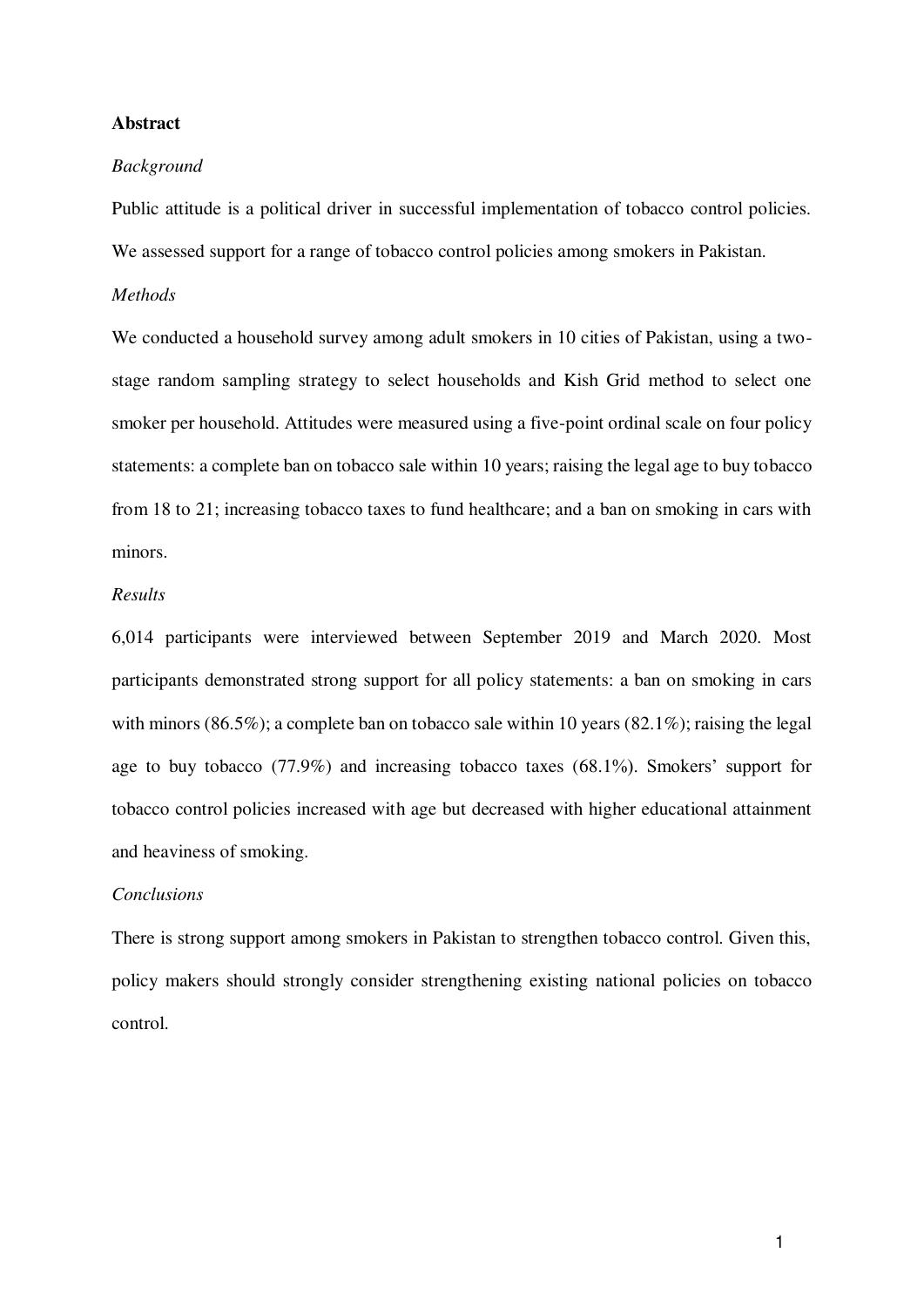### **Background**

For governments, public acceptability of measures to change health-related behaviours is important[.\[1\]](https://paperpile.com/c/cnKEzq/EvLdf) Without evidence of public support, governments hesitate to impose such measures, fearing consumer backlash, accusations of being a nanny state and the cost of enforcement and subsequently losing authority[.\[2\]](https://paperpile.com/c/cnKEzq/j6w00) Such fears are frequently amplified by the industry e.g. in case of tobacco control[.\[3,4\]](https://paperpile.com/c/cnKEzq/lBItC+q4nON) Therefore, independent evidence of public support becomes even more important for policy change, as politicians often tend to underestimate the level of public support for public health measures[.\[5\]](https://paperpile.com/c/cnKEzq/cmdU) 

There is now strong evidence, albeit mostly from high-income countries (HICs), that the public supports policy measures to reduce consumption of tobacco[.\[1\]](https://paperpile.com/c/cnKEzq/EvLdf) Emerging evidence from LMICs also suggests high level of public support for smoke-free workplaces, hospitality venues, schools and hospital[s\[6](https://paperpile.com/c/cnKEzq/sDQmW+qD1y6+NSd1w)–8] and for increasing tobacco taxes[.\[9\]](https://paperpile.com/c/cnKEzq/kwWH5) For tobacco control policies, support from non-smokers as well as smokers has catalysed successful policy implementation in many HICs.[10–[13\]](https://paperpile.com/c/cnKEzq/FlSdf+KfQsa+PwGqL+9cuSb) A possible explanation for support among smokers particularly, comes from the theory of self control. That is, smokers willing to stop smoking may support smoking restrictions because they think they can help them to quit[.\[14\]](https://paperpile.com/c/cnKEzq/wF0UJ) For example, support for smoke-free laws among smokers is associated with their previous quit attempts and predicts future quitting[.\[14\]](https://paperpile.com/c/cnKEzq/wF0UJ) Similarly, tobacco tax increase is likely to have support among smokers, if the additional revenue is spent on providing cessation services[.\[15,16\]](https://paperpile.com/c/cnKEzq/dcRHv+BlDwF) In contrast, evidence for smokers' attitudes towards measures that protect young people from tobacco exposur[e\[17\]](https://paperpile.com/c/cnKEzq/POank) and some of the proposed end-game strategies such as future tobacco ba[n\[18,19\]](https://paperpile.com/c/cnKEzq/jvK2j+tICDj) is lacking. Only a few studies have measured support for a range of policies in the same cohort of smokers[.\[20,21\]](https://paperpile.com/c/cnKEzq/8DDbQ+fPZq8) Pakistan is a low resource, high-tobacco burden country. According to the 2014 Global Adult Tobacco Survey, 19.1% (23.9 million) adults (31.8% males, 5.8% females) were current tobacco users; of these, 12.4% smoked tobacco (22.2% males and 2.1% females)[.\[22\]](https://paperpile.com/c/cnKEzq/2bZp8) Tobacco use was unequally distributed across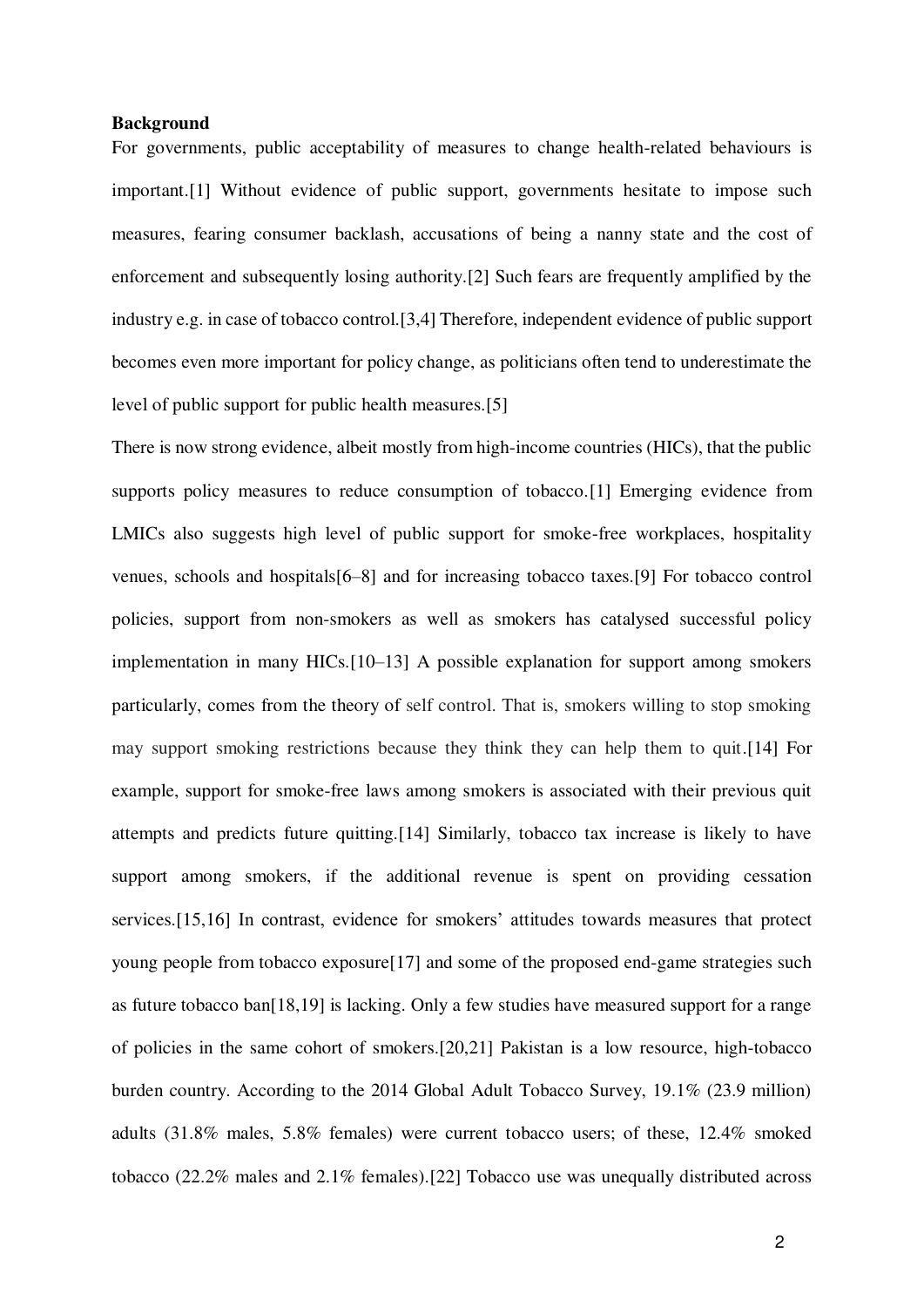socioeconomic status; the smoking prevalence was more than twice in those with education upto primary school or below than those upto high school and above[.\[23\] I](https://paperpile.com/c/cnKEzq/MwHxA)n addition to 160,000 tobacco-related deaths every year, Pakistan suffers an annual/yearly economic loss of 198 billion rupees (1.3 billion USD) due to tobacco-related mortality and morbidity[.\[24\]](https://paperpile.com/c/cnKEzq/UdFT0) In recent years, Pakistan has taken some positive steps towards tobacco control e.g. introducing bans on tobacco advertisement, promotion and sponsorship (TAPS) as well as bans on display of products at points-of-sale, yet many other evidence-based tobacco control policies such as tobacco taxes have not been implemented in a comprehensive manner[.\[22\]](https://paperpile.com/c/cnKEzq/2bZp8) We investigated the level of support among smokers for a range of policy measures, with an aim to inform and strengthen tobacco control policies in Pakistan.

# **Methods**

A cross-sectional household survey (STOP) was conducted in the 10 most populous cities of Pakistan representing 20% of the total population and 16% of all smokers in Pakistan. Participants were regular smokers aged 15 years or above.

Using an average of 20 households per primary sampling unit (PSU), a sample size of 6,313 households and 316 PSUs was estimated. This was based on assuming a smoking prevalence of 10% in urban areas and a design effect equal to 2[.\[22\]](https://paperpile.com/c/cnKEzq/2bZp8) Furthermore, the population at risk and the average household size were assumed to be 64% and 6.2, respectively[.\[25\]](https://paperpile.com/c/cnKEzq/9C5Y3) The response rate and a margin of error were set to 95% and 0.055, respectively.

Households were identified using a two-stage random sampling. At the first stage, we used stratified random sampling to select Union Councils (PSUs) from the ten cities proportional to their population size. We identified eligible households (having at least one regular smoker aged 15+) by screening every household (range 200-400) within each PSUs and from these, randomly selected 20 households in the second stage. One participant per household was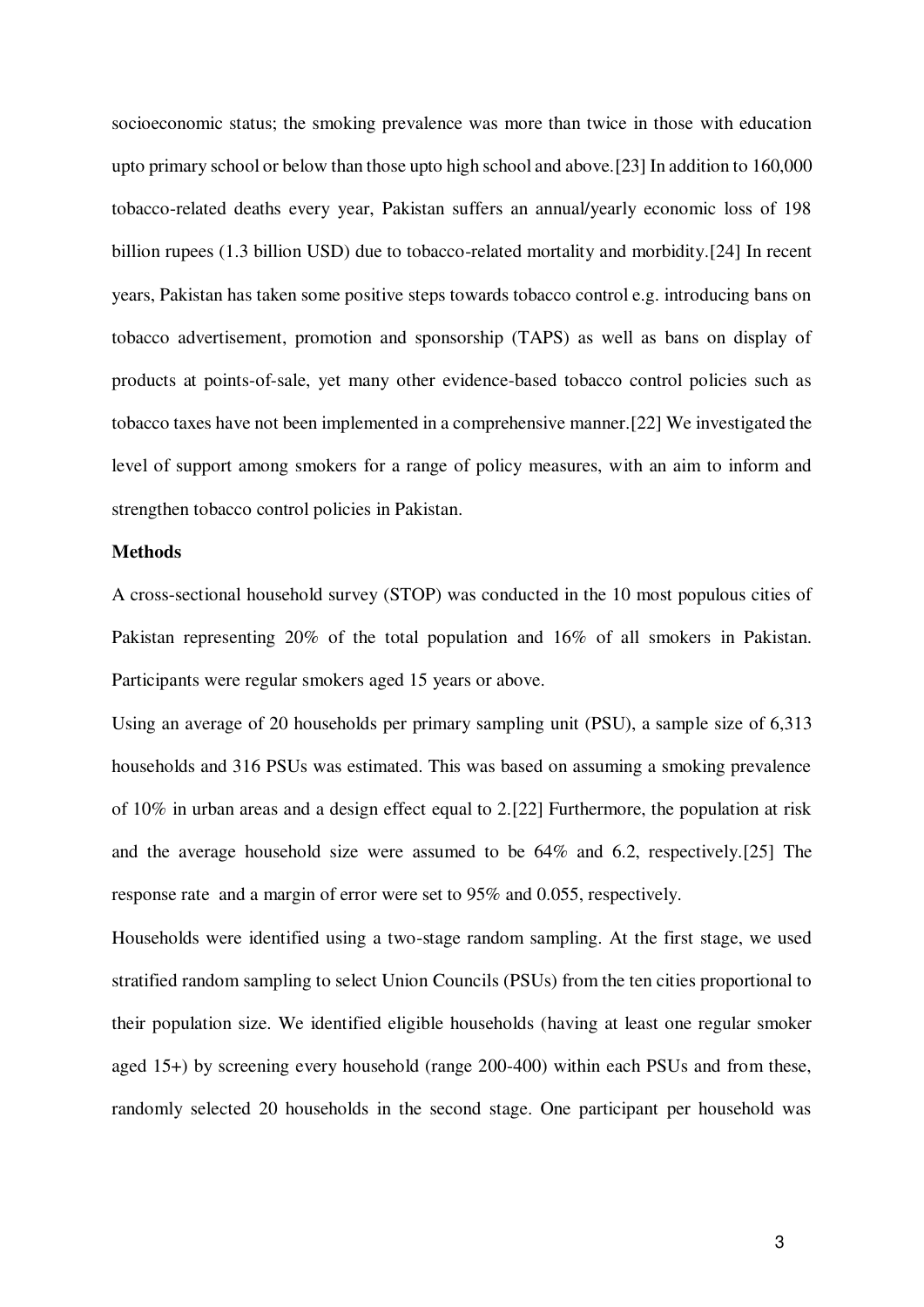identified using Kish Grid method[.\[26\]](https://paperpile.com/c/cnKEzq/XrsqI) All eligible households were offered written study information and selected participants consented prior to their recruitment.

 Our field investigators (11 females and 36 males; age range from 20-40) received three-day training to conduct the survey including in-field supervision. The training also included how to ask smoking-related questions from women in a culturally sensitive manner. The survey methods were also piloted in two cities. Data were collected by field investigators in real time using handheld digital tablets. Attitudes towards tobacco control policies were gauged by responses to four statements adapted from the German National household survey on smoking behaviour and cessation (DEBRA)[:\[20\]](https://paperpile.com/c/cnKEzq/8DDbQ) (1) The sale of cigarettes and tobacco in Pakistan should be banned completely within the next 10 years; (2) The legal age of sale of cigarettes and tobacco in Pakistan should be raised from 18 to 21; (3) Tobacco industry sales should be taxed in order to use the money to address problems caused by tobacco (e.g., health issues.); and (4) When minor children are in a private car, smoking inside the car should be banned and subjected to punishment. For each statement, participants indicated their level of support by choosing one of the following five options: "Strongly support", "Tend to support", "No opinion either way", "Tend to oppose" and "Strongly oppose". Demographic variables included participants' age, sex and highest level of education attained. Smoking related variables included the heaviness of smoking index (HSI) [\[27\]](https://paperpile.com/c/cnKEzq/ik8ZD) and the strengths of urges to smoke (SUTS)[.\[27\]](https://paperpile.com/c/cnKEzq/ik8ZD) 

The level of support for each of the four policy statements was assessed by calculating the proportion of participants in each response category (strongly support, tend to support, no opinion, tend to oppose, strongly oppose). We further assessed whether participants' responses (support/no opinion/oppose) were associated with their age, educational status or heaviness of smoking. All responses were weighted to account for the survey design. We used the Chisquare test to test for associations, or the fisher's exact test where expected cell values were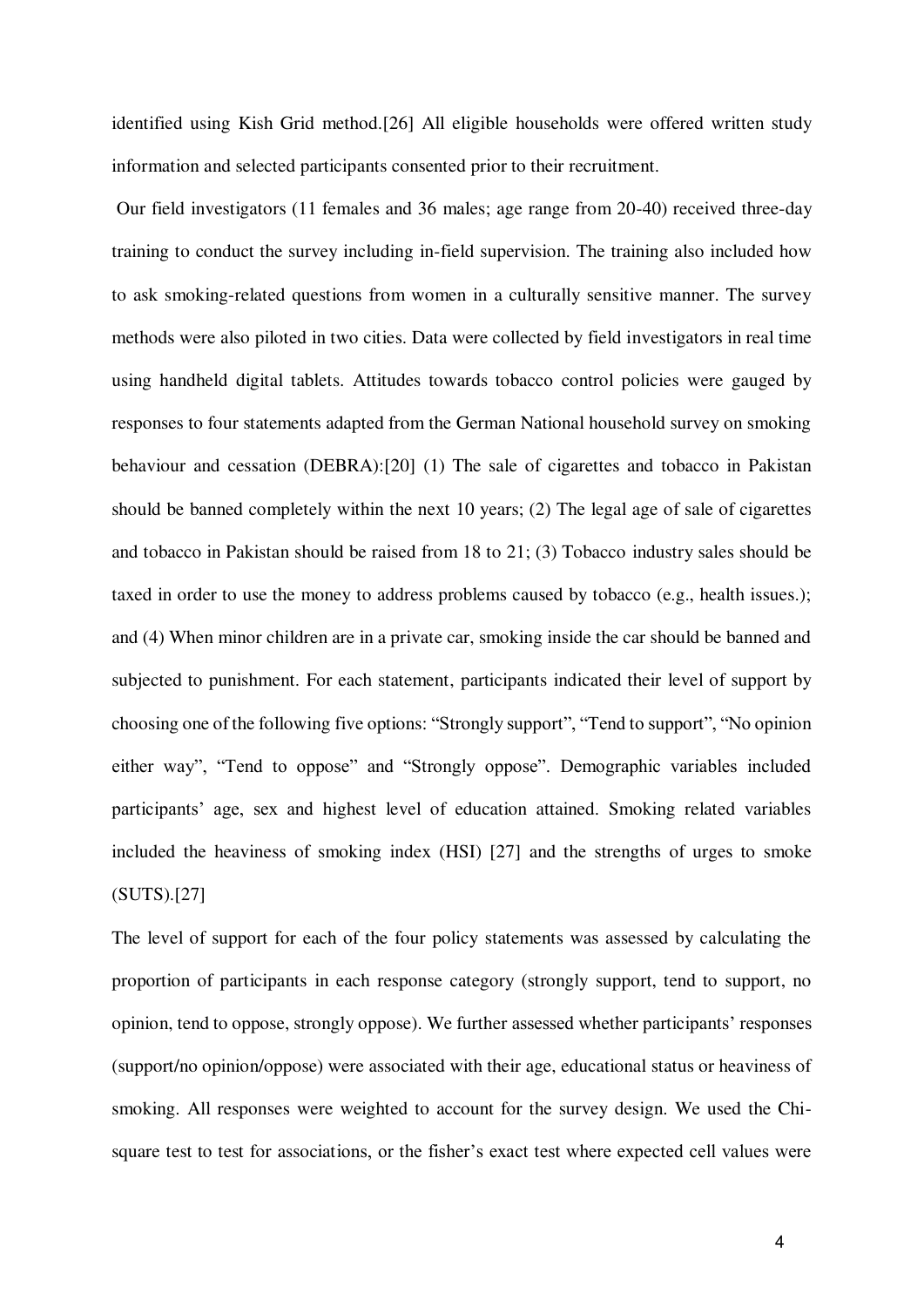less than 5. p-values <0.05 were considered statistically significant. All statistical analyses were conducted on STATA version 16[.\[28\]](https://paperpile.com/c/cnKEzq/SpMDU) 

### **Results**

The STOP survey was conducted between September 2019 and March 2020. We approached 97,345 households and 12,127 were found eligible. We randomly selected 7,225 smokers (1 per eligible household) and out of these 6,014 (83.3%) participated in the survey; rest were either unavailable (8.2%) or refused (8.6%). The respondents were predominantly male (98.5%). Response rates to the four policy statements were high, ranging between 98.7% (complete ban on tobacco in 10 years) and 97.5% (Increase taxes to pay for healthcare). The proportion of participants who strongly support all four policy statements was high: a ban on smoking in cars with minors (86.5%); a complete ban on tobacco in the next 10 years (82.1%); increasing legal age of cigarette sales to 21 (77.9%) and increasing tobacco taxes (68.1%) (Figure 1). For all but one policy statement (i.e. increasing tobacco taxes) support was higher among participants aged >35 years. An inverse association between participants' support and their educational status was observed across all policy statements- the inverse association was also observed with participants' heaviness of smoking across three of the four policy statements (raise legal age of cigarettes, increase tobacco taxes, ban on smoking in cars with minors) (Table 1).

# **Discussion**

Our study suggests that most smokers in Pakistan are in strong support of more stringent tobacco control policies. Tested across a range of statements, this support was fairly consistent; being stronger for a ban on smoking in cars with minors and a complete ban on tobacco sales in the next 10 years, compared to increasing the legal age of cigarette sales to 21 and increasing tobacco taxes.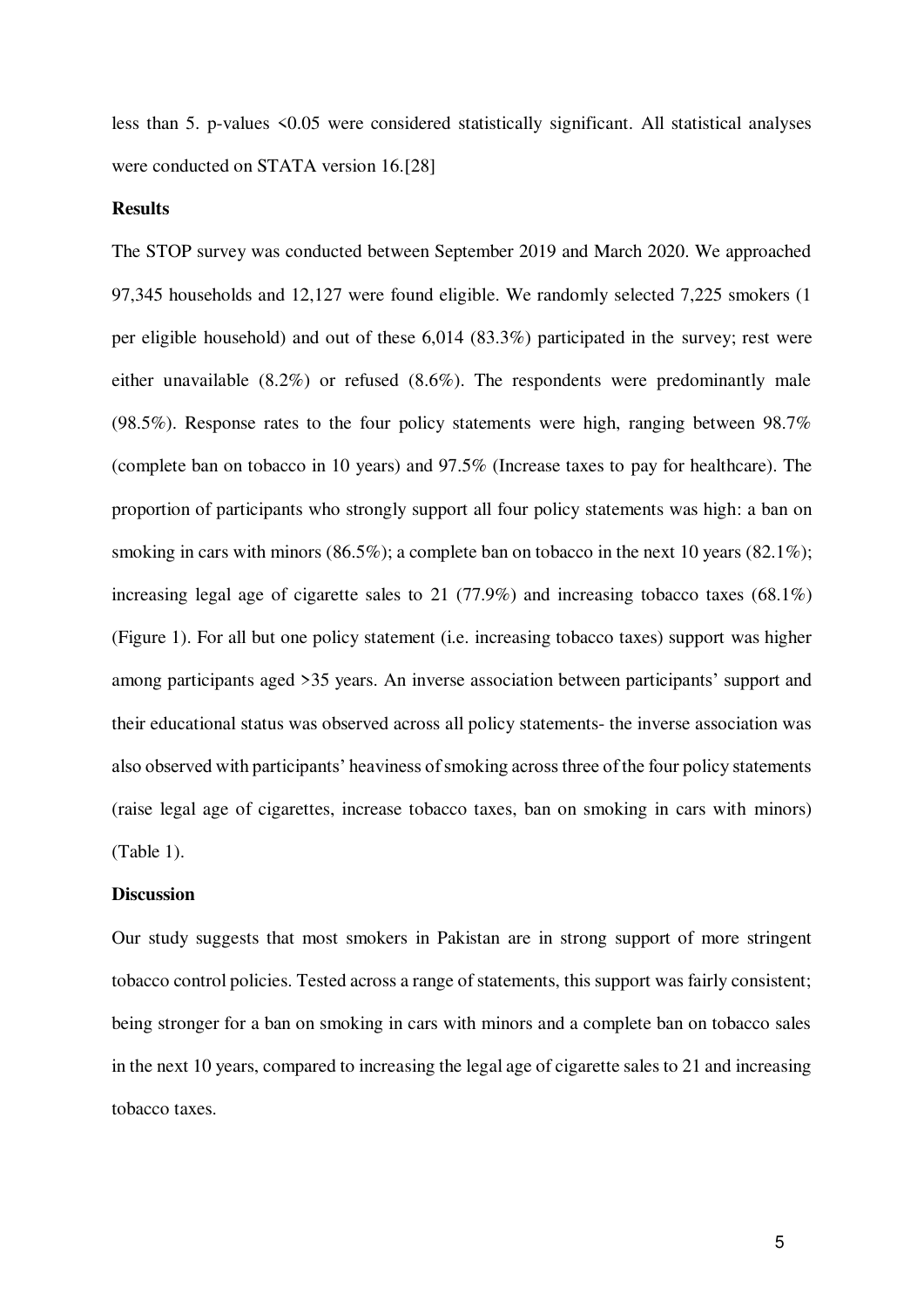A limited number of studies from other LMICs have also reported support for strict tobacco control measures mainly smoking bans in workplaces, hospitality venues, shopping centers and transport terminals[.\[7,21,29,30\].](https://paperpile.com/c/cnKEzq/UZV1N+GDEJ7+fPZq8+qD1y6) This support has come from the general public as well as smokers, and is consistent with observations in HIC[s\[13\]](https://paperpile.com/c/cnKEzq/9cuSb)[\[31\].](https://paperpile.com/c/cnKEzq/bRR60) In our survey, the support was strongest for a ban on smoking in cars with minors, similar to that observed among smokers in New Zealand, Australia, the UK, Canada, Germany and the US[.\[10,13,20\]](https://paperpile.com/c/cnKEzq/FlSdf+9cuSb+8DDbQ) We also observed overwhelming support for banning tobacco sales in the next 10 years -a tobacco endgame policy that has received support in Hong Kon[g\[18\]](https://paperpile.com/c/cnKEzq/jvK2j) and in the UK[.\[19\]](https://paperpile.com/c/cnKEzq/tICDj) The majority of smokers supported raising the legal age of tobacco sale to 21 years. Such policies have also received support among smokers in other high-income countries[.\[17,20\]](https://paperpile.com/c/cnKEzq/POank+8DDbQ) The level of support for taxing tobacco industry and utilise the revenues to support healthcare and anti-tobacco control measures in our survey was also comparable to the findings in similar surveys in Germany[,\[20\]](https://paperpile.com/c/cnKEzq/8DDbQ)  New Zealand[,\[15\],](https://paperpile.com/c/cnKEzq/dcRHv) England[,\[16\]](https://paperpile.com/c/cnKEzq/BlDwF) and Nigeria[.\[32\]](https://paperpile.com/c/cnKEzq/fl3Au) 

Our study has several strengths. Firstly, it investigated smokers' opinions across a range of tobacco control policies in a South Asian country; it was also by far the largest study to be conducted on active smokers in Pakistan – for comparison, GATS surveyed 7,831 individuals which included only 177 active smokers. Our study sample draws similarities with smokers surveyed in GATS (Supplementary table 1) which suggests representativeness. We were also able to achieve a good response rate (83.3%) and a limited amount of missing data. The study does, however, have some weaknesses. We recruited fewer women than men even after allowing for their low prevalence of smoking (1.5%) in the urban population. We did not have non-smokers or ex-smokers to compare smokers' responses. Moreover, since smokers were interviewed, some of their responses may be subject to social desirability bias. This might explain a slightly higher level of support among less educated smokers than the ones more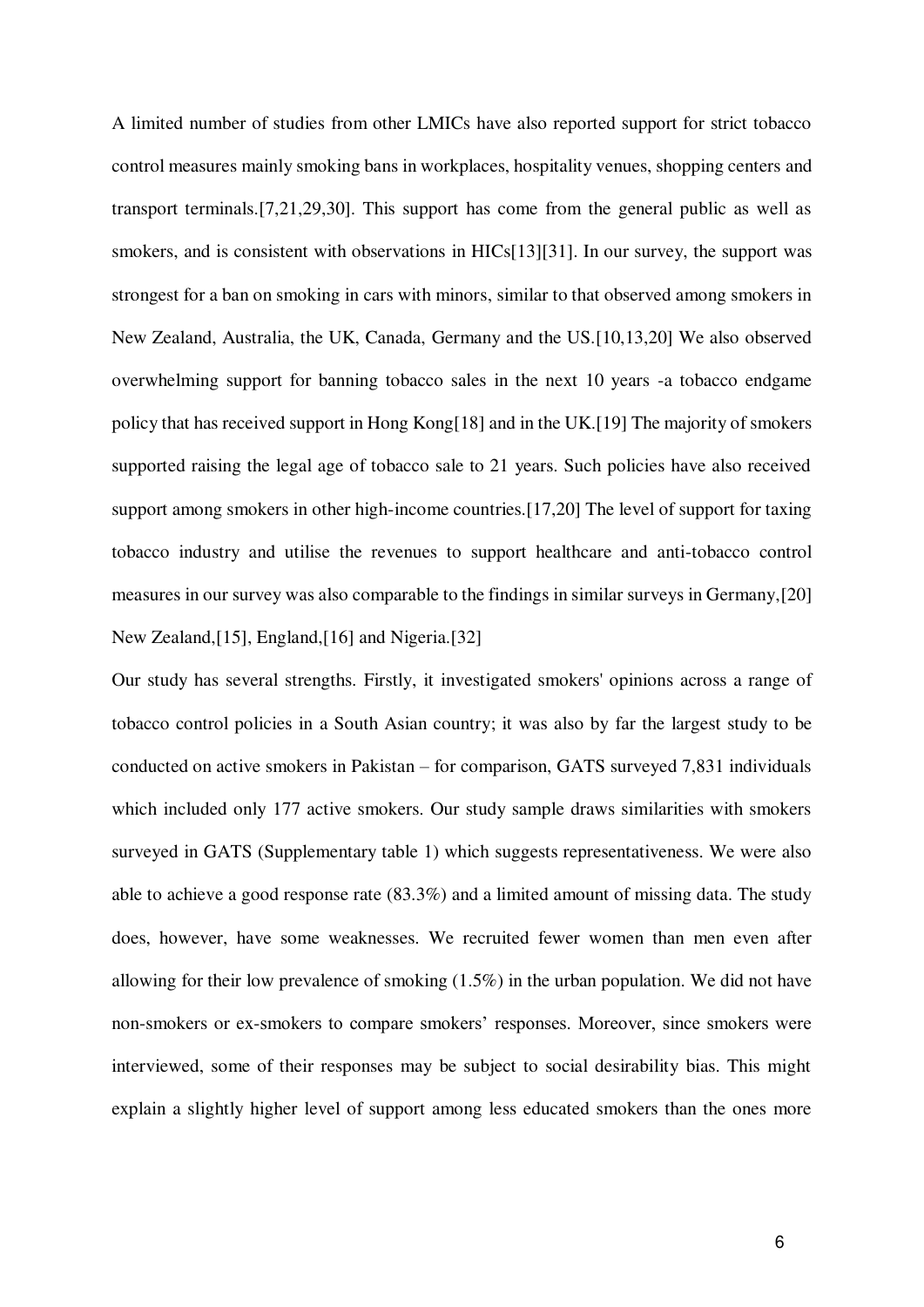educated. Lastly, for the statement on a complete tobacco ban, participants were not specified any underlying legal mechanism.

It is encouraging to see a high level of support among smokers for a range of tobacco control policies in Pakistan. The findings provide additional support for improving implementation of measures such as tobacco taxes, which can bring the country's tobacco control policy in line with international standards. It also highlights support for expanding smoking bans to private vehicles with minors, increasing the minimum age for cigarette sales to 21 years and considering tobacco endgame strategies for the future. Our findings would be valuable to the strong anti-tobacco advocacy network in Pakistan supported by the Bloomberg Initiative in lobbying for political support and countering the industry's pro-tobacco narrative. While the industry continues policy interference by amplifying public reaction [\[33\],](https://paperpile.com/c/cnKEzq/hccZ6) our findings should encourage legislators in Pakistan to introduce bold tobacco control policies without a fear of any widespread dissent among smokers or a lack of compliance.

**What is already known:** Smokers in high income countries tend to support tobacco control policies such as smoke-free laws

**What important gaps in knowledge exist on this topic:** The evidence indicating level of support for a range of tobacco control policies among tobacco users in low and middle income countries is limited.

**What this study adds:** Smokers in a low-middle income setting such as Pakistan strongly support strengthening and expanding the scope of tobacco control.

**Acknowledgements:** The authors wish to thank all the field investigators and participants for their time and contribution to the study. We wish to thank Mr Salman Sohail for coordinating the survey in the field and Mr Saeed Ansari for data management.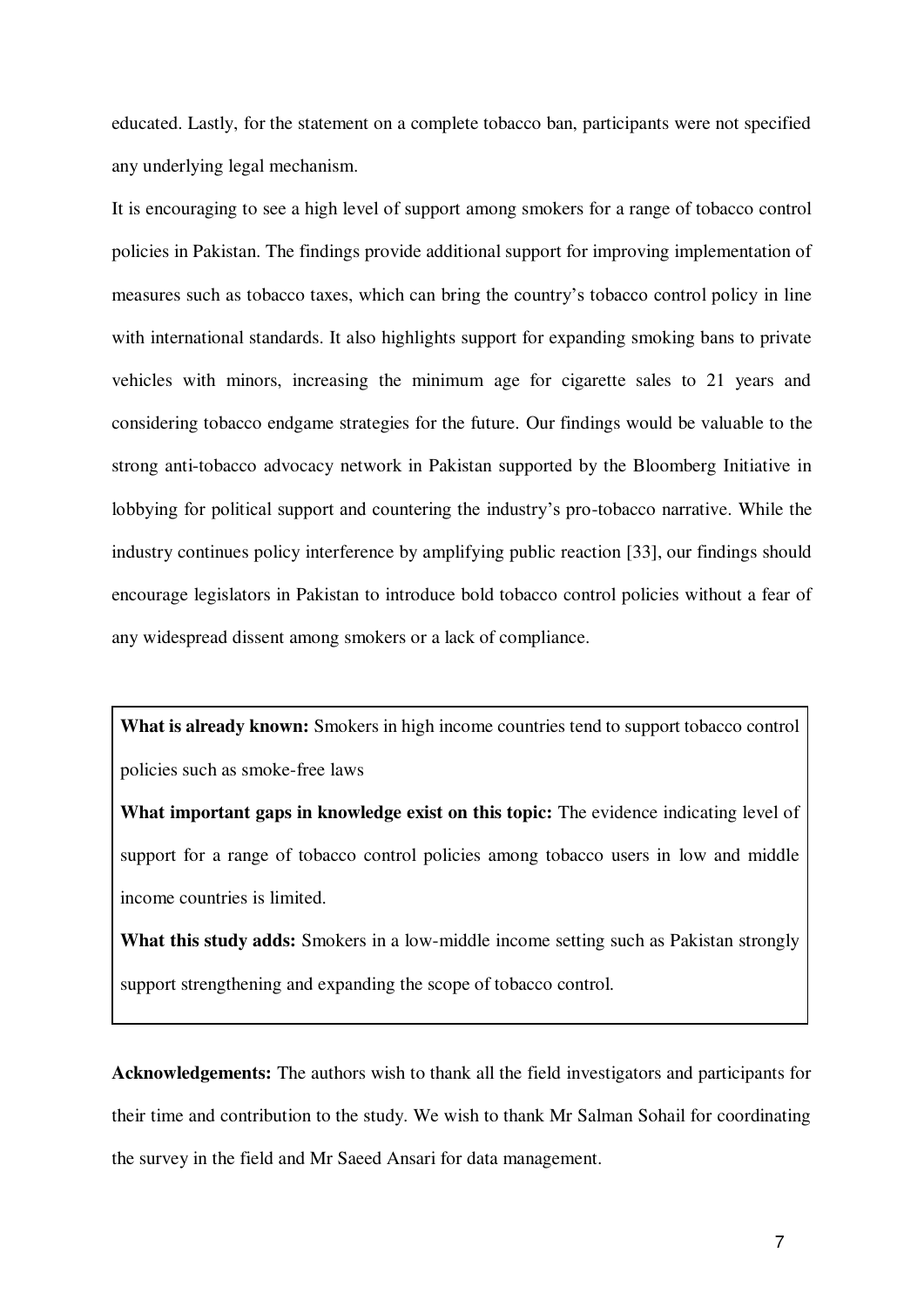**Author's contributions:** KS (Principal Investigator) along with AK, RI, ZI, ZK and MB (Co-Investigators) designed the original study and provided inputs throughout the project period. KS also wrote the introduction, methods and discussion section. FS analysed the data, drafted results and parts of methods sections and all tables and figures. LH supervised data management and contributed to the manuscript. FD was involved in the interpretation of the results and contributed to the write up. MK supervised the quantitative analysis and contributed to the manuscript. All the above listed authors reviewed and approved the final manuscript draft.

## **Competing interests:** none declared

**Ethics approval:** The study was reviewed and approved by the Health Sciences Research Governance Committee (HSRGC), University of York, UK and by the National Bioethics Committee of Pakistan Health Research Council, Islamabad, Pakistan.

**Funding:** The study was funded by European Union Horizon 2020, grant nr. 680995

# **References**

- 1 [Diepeveen S, Ling T, Suhrcke M,](http://paperpile.com/b/cnKEzq/EvLdf) *[et al.](http://paperpile.com/b/cnKEzq/EvLdf)* [Public acceptability of government intervention](http://paperpile.com/b/cnKEzq/EvLdf)  [to change health-related behaviours: a systematic review and narrative synthesis.](http://paperpile.com/b/cnKEzq/EvLdf) *[BMC](http://paperpile.com/b/cnKEzq/EvLdf)  [Public Health](http://paperpile.com/b/cnKEzq/EvLdf)* [2013;](http://paperpile.com/b/cnKEzq/EvLdf)**[13](http://paperpile.com/b/cnKEzq/EvLdf)**[:756.](http://paperpile.com/b/cnKEzq/EvLdf)
- 2 [Branson C, Duffy B, Perry C,](http://paperpile.com/b/cnKEzq/j6w00) *[et al.](http://paperpile.com/b/cnKEzq/j6w00)* [Acceptable behaviour: Public opinion on behaviour](http://paperpile.com/b/cnKEzq/j6w00)  [change policy.](http://paperpile.com/b/cnKEzq/j6w00) *[Ipsos MORI, London](http://paperpile.com/b/cnKEzq/j6w00)* [2012.](http://paperpile.com/b/cnKEzq/j6w00)
- 3 [Egbe CO, Bialous SA, Glantz SA. Avoiding 'A Massive Spin](http://paperpile.com/b/cnKEzq/lBItC)-Off Effect in West Africa [and Beyond': The Tobacco Industry Stymies Tobacco Control in Nigeria.](http://paperpile.com/b/cnKEzq/lBItC) *[Nicotine Tob](http://paperpile.com/b/cnKEzq/lBItC)  [Res](http://paperpile.com/b/cnKEzq/lBItC)* [2017;](http://paperpile.com/b/cnKEzq/lBItC)**[19](http://paperpile.com/b/cnKEzq/lBItC)**[:877](http://paperpile.com/b/cnKEzq/lBItC)–87.
- 4 [Madrazo-Lajous A, Guerrero-Alcántara Á. Estrategias de la industria tabacalera en](http://paperpile.com/b/cnKEzq/q4nON)  [México para interferir en las políticas de control del tabaco.](http://paperpile.com/b/cnKEzq/q4nON) *[Salud pública Méx](http://paperpile.com/b/cnKEzq/q4nON)* [2012;](http://paperpile.com/b/cnKEzq/q4nON)**[54](http://paperpile.com/b/cnKEzq/q4nON)**[:315](http://paperpile.com/b/cnKEzq/q4nON)–22.
- 5 [Faculty of Public Health. Healthy Nudges](http://paperpile.com/b/cnKEzq/cmdU)—When The Public Wants Change and [Politicians Don't Know It. 2010.](http://paperpile.com/b/cnKEzq/cmdU)
- 6 [Li Q, Hyland A, O'Connor R,](http://paperpile.com/b/cnKEzq/sDQmW) *[et al.](http://paperpile.com/b/cnKEzq/sDQmW)* [Support for smoke-free policies among smokers and](http://paperpile.com/b/cnKEzq/sDQmW)  [non-smokers in six cities in China: ITC China Survey.](http://paperpile.com/b/cnKEzq/sDQmW) *[Tob Control](http://paperpile.com/b/cnKEzq/sDQmW)* [2010;](http://paperpile.com/b/cnKEzq/sDQmW)**[19 Suppl](http://paperpile.com/b/cnKEzq/sDQmW)**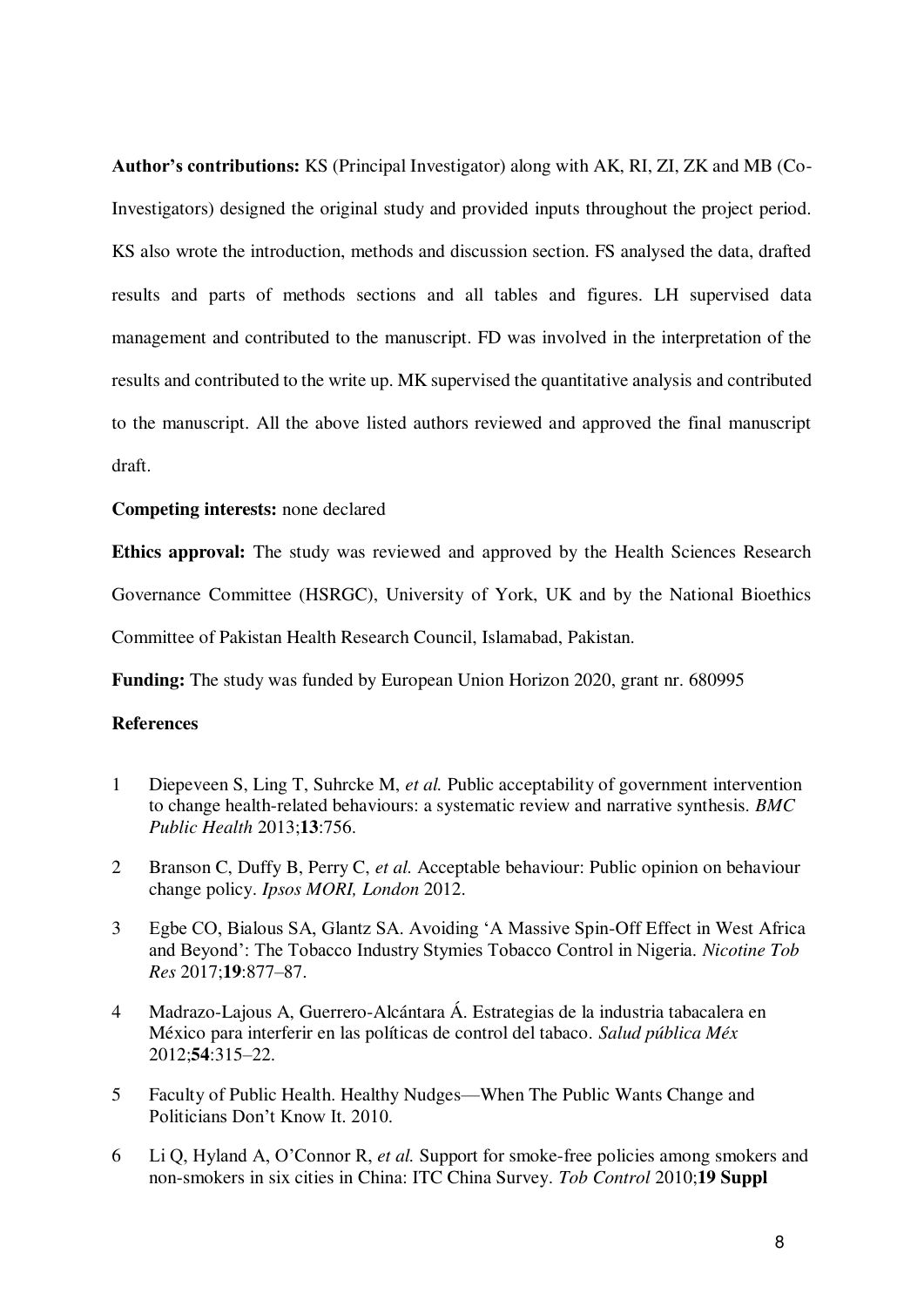**[2](http://paperpile.com/b/cnKEzq/sDQmW)**[:i40](http://paperpile.com/b/cnKEzq/sDQmW)–6.

- 7 [Kuang Hock L, Hui Li L, Chien Huey T,](http://paperpile.com/b/cnKEzq/qD1y6) *[et al.](http://paperpile.com/b/cnKEzq/qD1y6)* [Support for smoke-free policy among](http://paperpile.com/b/cnKEzq/qD1y6)  [Malaysian adults: findings from a population-based study.](http://paperpile.com/b/cnKEzq/qD1y6) *[BMJ Open](http://paperpile.com/b/cnKEzq/qD1y6)* [2019;](http://paperpile.com/b/cnKEzq/qD1y6)**[9](http://paperpile.com/b/cnKEzq/qD1y6)**[:e020304.](http://paperpile.com/b/cnKEzq/qD1y6)
- 8 [Gravely S, Nyamurungi KN, Kabwama SN,](http://paperpile.com/b/cnKEzq/NSd1w) *[et al.](http://paperpile.com/b/cnKEzq/NSd1w)* [Knowledge, opinions and compliance](http://paperpile.com/b/cnKEzq/NSd1w)  [related to the 100% smoke-free law in hospitality venues in Kampala, Uganda: cross](http://paperpile.com/b/cnKEzq/NSd1w)[sectional results from the KOMPLY Project.](http://paperpile.com/b/cnKEzq/NSd1w) *[BMJ Open](http://paperpile.com/b/cnKEzq/NSd1w)* [2018;](http://paperpile.com/b/cnKEzq/NSd1w)**[8](http://paperpile.com/b/cnKEzq/NSd1w)**[:e017601.](http://paperpile.com/b/cnKEzq/NSd1w)
- 9 [Mbulo L, Ogbonna N, Olarewaju I,](http://paperpile.com/b/cnKEzq/kwWH5) *[et al.](http://paperpile.com/b/cnKEzq/kwWH5)* [Preventing tobacco epidemic in LMICs with](http://paperpile.com/b/cnKEzq/kwWH5)  low tobacco use—[Using Nigeria GATS to review WHO MPOWER tobacco indicators](http://paperpile.com/b/cnKEzq/kwWH5)  [and prevention strategies.](http://paperpile.com/b/cnKEzq/kwWH5) *[Prev Med](http://paperpile.com/b/cnKEzq/kwWH5)* [2016;](http://paperpile.com/b/cnKEzq/kwWH5)**[91](http://paperpile.com/b/cnKEzq/kwWH5)**:S9–[15.](http://paperpile.com/b/cnKEzq/kwWH5)
- 10 [Li J, Nelson S, Newcombe R,](http://paperpile.com/b/cnKEzq/FlSdf) *[et al.](http://paperpile.com/b/cnKEzq/FlSdf)* [Smoking in cars: knowledge, behaviours and](http://paperpile.com/b/cnKEzq/FlSdf)  [support for smokefree cars legislation among New Zealand smokers and recent quitters.](http://paperpile.com/b/cnKEzq/FlSdf)  *[N Z Med J](http://paperpile.com/b/cnKEzq/FlSdf)* [2016;](http://paperpile.com/b/cnKEzq/FlSdf)**[129](http://paperpile.com/b/cnKEzq/FlSdf)**:46–[58.](http://paperpile.com/b/cnKEzq/FlSdf)
- 11 [Borland R, Yong HH, Siahpush M,](http://paperpile.com/b/cnKEzq/KfQsa) *[et al.](http://paperpile.com/b/cnKEzq/KfQsa)* [Support for and reported compliance with](http://paperpile.com/b/cnKEzq/KfQsa)  [smoke-free restaurants and bars by smokers in four countries: findings from the](http://paperpile.com/b/cnKEzq/KfQsa)  [International Tobacco Control \(ITC\) Four ….](http://paperpile.com/b/cnKEzq/KfQsa) *[Tobacco](http://paperpile.com/b/cnKEzq/KfQsa)* [Published Online First:](http://paperpile.com/b/cnKEzq/KfQsa)  [2006.](http://paperpile.com/b/cnKEzq/KfQsa)[https://tobaccocontrol.bmj.com/content/15/suppl\\_3/iii34.short?casa\\_token=NuRR](https://tobaccocontrol.bmj.com/content/15/suppl_3/iii34.short?casa_token=NuRRBhQRh_sAAAAA:5-WsUJKxKpUF036j-g2q2UPVDibrXXTubu6hwVLaBBJv3mpxhn6N4PRE4hufN_DqtYi5GdKLcpf9) [BhQRh\\_sAAAAA:5-WsUJKxKpUF036j](https://tobaccocontrol.bmj.com/content/15/suppl_3/iii34.short?casa_token=NuRRBhQRh_sAAAAA:5-WsUJKxKpUF036j-g2q2UPVDibrXXTubu6hwVLaBBJv3mpxhn6N4PRE4hufN_DqtYi5GdKLcpf9)[g2q2UPVDibrXXTubu6hwVLaBBJv3mpxhn6N4PRE4hufN\\_DqtYi5GdKLcpf9](https://tobaccocontrol.bmj.com/content/15/suppl_3/iii34.short?casa_token=NuRRBhQRh_sAAAAA:5-WsUJKxKpUF036j-g2q2UPVDibrXXTubu6hwVLaBBJv3mpxhn6N4PRE4hufN_DqtYi5GdKLcpf9)
- 12 [Young D, Borland R, Siahpush M,](http://paperpile.com/b/cnKEzq/PwGqL) *[et al.](http://paperpile.com/b/cnKEzq/PwGqL)* [Australian smokers support stronger regulatory](http://paperpile.com/b/cnKEzq/PwGqL)  [controls on tobacco: findings from the ITC Four-Country Survey.](http://paperpile.com/b/cnKEzq/PwGqL) *[Aust N Z J Public](http://paperpile.com/b/cnKEzq/PwGqL)  [Health](http://paperpile.com/b/cnKEzq/PwGqL)* [2007;](http://paperpile.com/b/cnKEzq/PwGqL)**[31](http://paperpile.com/b/cnKEzq/PwGqL)**[:164](http://paperpile.com/b/cnKEzq/PwGqL)–9.
- 13 [Hitchman SC, Fong GT, Zanna MP,](http://paperpile.com/b/cnKEzq/9cuSb) *[et al.](http://paperpile.com/b/cnKEzq/9cuSb)* [Support and correlates of support for banning](http://paperpile.com/b/cnKEzq/9cuSb)  [smoking in cars with children: findings from the ITC Four Country Survey.](http://paperpile.com/b/cnKEzq/9cuSb) *[Eur J Public](http://paperpile.com/b/cnKEzq/9cuSb)  [Health](http://paperpile.com/b/cnKEzq/9cuSb)* [2011;](http://paperpile.com/b/cnKEzq/9cuSb)**[21](http://paperpile.com/b/cnKEzq/9cuSb)**[:360](http://paperpile.com/b/cnKEzq/9cuSb)–5.
- 14 [Nagelhout GE, Zhuang Y-L, Gamst A,](http://paperpile.com/b/cnKEzq/wF0UJ) *[et al.](http://paperpile.com/b/cnKEzq/wF0UJ)* [Do smokers support smoke-free laws to](http://paperpile.com/b/cnKEzq/wF0UJ)  [help themselves quit smoking? Findings from a longitudinal study.](http://paperpile.com/b/cnKEzq/wF0UJ) *[Tob Control](http://paperpile.com/b/cnKEzq/wF0UJ)* [2015;](http://paperpile.com/b/cnKEzq/wF0UJ)**[24](http://paperpile.com/b/cnKEzq/wF0UJ)**[:233](http://paperpile.com/b/cnKEzq/wF0UJ)–7.
- 15 [Wilson N, Weerasekera D, Edwards R,](http://paperpile.com/b/cnKEzq/dcRHv) *[et al.](http://paperpile.com/b/cnKEzq/dcRHv)* [Characteristics of smoker support for](http://paperpile.com/b/cnKEzq/dcRHv)  [increasing a dedicated tobacco tax: national survey data from New Zealand.](http://paperpile.com/b/cnKEzq/dcRHv) *[Nicotine](http://paperpile.com/b/cnKEzq/dcRHv)  [Tob Res](http://paperpile.com/b/cnKEzq/dcRHv)* [2010;](http://paperpile.com/b/cnKEzq/dcRHv)**[12](http://paperpile.com/b/cnKEzq/dcRHv)**[:168](http://paperpile.com/b/cnKEzq/dcRHv)–73.
- 16 [Gardner B, West R. Public support in England for raising the price of cigarettes to fund](http://paperpile.com/b/cnKEzq/BlDwF)  [tobacco control activities.](http://paperpile.com/b/cnKEzq/BlDwF) *[Tob Control](http://paperpile.com/b/cnKEzq/BlDwF)* [2010;](http://paperpile.com/b/cnKEzq/BlDwF)**[19](http://paperpile.com/b/cnKEzq/BlDwF)**[:331](http://paperpile.com/b/cnKEzq/BlDwF)–3.
- 17 [Kuijpers TG, Willemsen MC, Kunst AE. Public support for tobacco control policies:](http://paperpile.com/b/cnKEzq/POank)  [The role of the protection of children against tobacco.](http://paperpile.com/b/cnKEzq/POank) *[Health Policy](http://paperpile.com/b/cnKEzq/POank)* [2018;](http://paperpile.com/b/cnKEzq/POank)**[122](http://paperpile.com/b/cnKEzq/POank)**[:929](http://paperpile.com/b/cnKEzq/POank)–35.
- 18 [Wang MP, Wang X, Lam TH,](http://paperpile.com/b/cnKEzq/jvK2j) *[et al.](http://paperpile.com/b/cnKEzq/jvK2j)* [The tobacco endgame in Hong Kong: public](http://paperpile.com/b/cnKEzq/jvK2j)  [support for a total ban on tobacco sales.](http://paperpile.com/b/cnKEzq/jvK2j) *[Tob Control](http://paperpile.com/b/cnKEzq/jvK2j)* [2015;](http://paperpile.com/b/cnKEzq/jvK2j)**[24](http://paperpile.com/b/cnKEzq/jvK2j)**[:162](http://paperpile.com/b/cnKEzq/jvK2j)–7.
- 19 [Shahab L, West R. Public support in England for a total ban on the sale of tobacco](http://paperpile.com/b/cnKEzq/tICDj)  [products.](http://paperpile.com/b/cnKEzq/tICDj) *[Tob Control](http://paperpile.com/b/cnKEzq/tICDj)* [2010;](http://paperpile.com/b/cnKEzq/tICDj)**[19](http://paperpile.com/b/cnKEzq/tICDj)**[:143](http://paperpile.com/b/cnKEzq/tICDj)–7.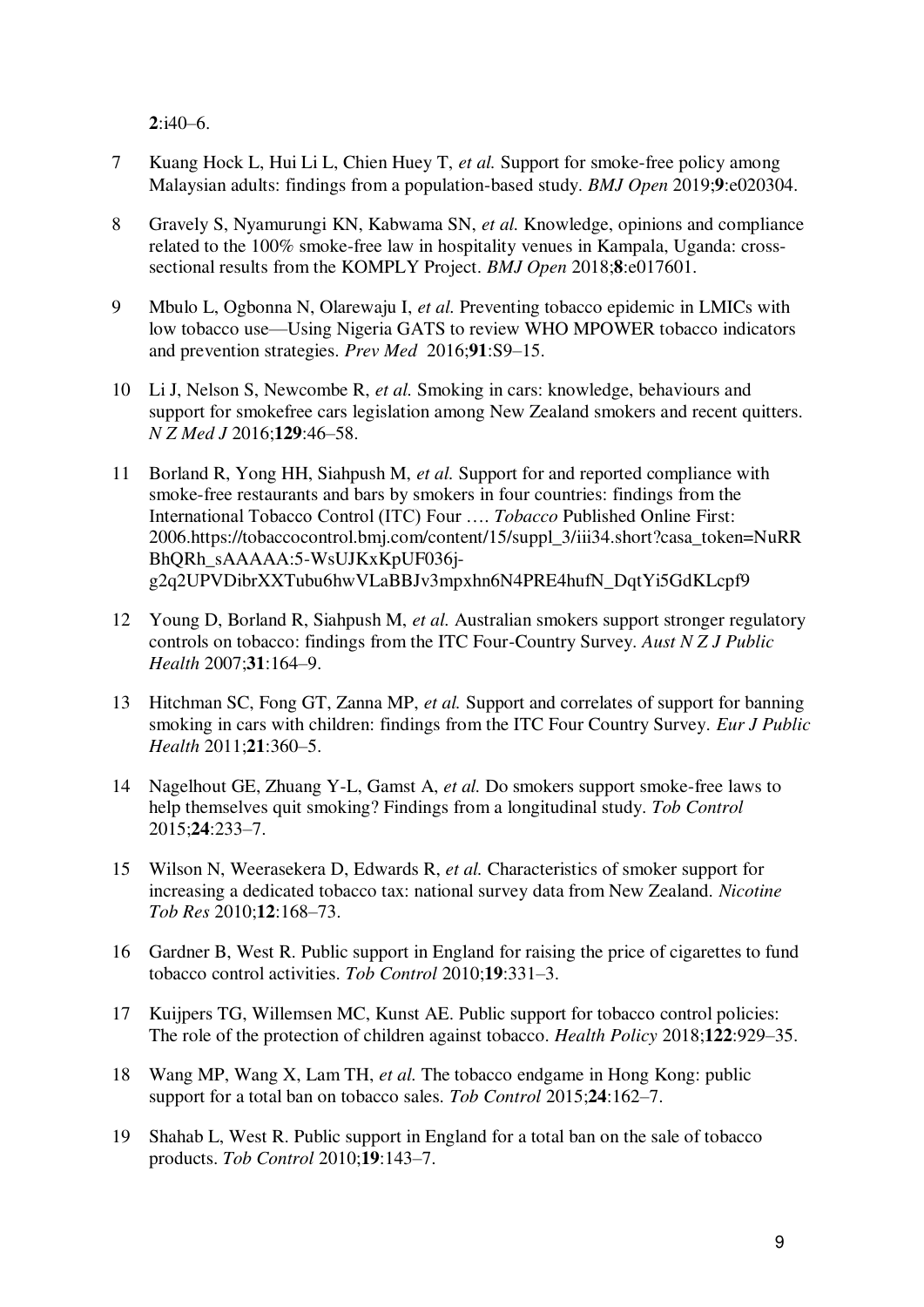- 20 [Boeckmann M, Kotz D, Shahab L,](http://paperpile.com/b/cnKEzq/8DDbQ) *[et al.](http://paperpile.com/b/cnKEzq/8DDbQ)* [German Public Support for Tobacco Control](http://paperpile.com/b/cnKEzq/8DDbQ)  [Policy Measures: Results from the German Study on Tobacco Use \(DEBRA\), a](http://paperpile.com/b/cnKEzq/8DDbQ)  [Representative National Survey.](http://paperpile.com/b/cnKEzq/8DDbQ) *[Int J Environ Res Public Health](http://paperpile.com/b/cnKEzq/8DDbQ)* [2018;](http://paperpile.com/b/cnKEzq/8DDbQ)**[15](http://paperpile.com/b/cnKEzq/8DDbQ)**[.](http://paperpile.com/b/cnKEzq/8DDbQ)  [doi:](http://paperpile.com/b/cnKEzq/8DDbQ)[10.3390/ijerph15040696](http://dx.doi.org/10.3390/ijerph15040696)
- 21 [Maina WK, Kitonyo R, Ogwell AEO. Using findings from a public opinion poll to build](http://paperpile.com/b/cnKEzq/fPZq8)  [political support for tobacco control policy in Kenya.](http://paperpile.com/b/cnKEzq/fPZq8) *[Tob Control](http://paperpile.com/b/cnKEzq/fPZq8)* [2013;](http://paperpile.com/b/cnKEzq/fPZq8)**[22](http://paperpile.com/b/cnKEzq/fPZq8)**[:423](http://paperpile.com/b/cnKEzq/fPZq8)–6.
- 22 [Saqib MAN, Rafique I, Qureshi H,](http://paperpile.com/b/cnKEzq/2bZp8) *[et al.](http://paperpile.com/b/cnKEzq/2bZp8)* [Burden of Tobacco in Pakistan: Findings From](http://paperpile.com/b/cnKEzq/2bZp8)  [Global Adult Tobacco Survey 2014.](http://paperpile.com/b/cnKEzq/2bZp8) *[Nicotine Tob Res](http://paperpile.com/b/cnKEzq/2bZp8)* [2018;](http://paperpile.com/b/cnKEzq/2bZp8)**[20](http://paperpile.com/b/cnKEzq/2bZp8)**[:1138](http://paperpile.com/b/cnKEzq/2bZp8)–43.
- 23 [WHO | Pakistan. Published Online First: 3 May](http://paperpile.com/b/cnKEzq/MwHxA)  [2017.](http://paperpile.com/b/cnKEzq/MwHxA)<https://www.who.int/tobacco/surveillance/survey/gats/pak/en/> [\(accessed 3 Sep](http://paperpile.com/b/cnKEzq/MwHxA)  [2020\).](http://paperpile.com/b/cnKEzq/MwHxA)
- 24 [Saqib MAN, Malik A, Rafique I,](http://paperpile.com/b/cnKEzq/UdFT0) *[et al.](http://paperpile.com/b/cnKEzq/UdFT0)* [Economic burden of smoking attributed illnesses](http://paperpile.com/b/cnKEzq/UdFT0)  [in Pakistan.](http://paperpile.com/b/cnKEzq/UdFT0) *[medRxiv](http://paperpile.com/b/cnKEzq/UdFT0)* [Published Online First:](http://paperpile.com/b/cnKEzq/UdFT0)  [2020.](http://paperpile.com/b/cnKEzq/UdFT0)<https://www.medrxiv.org/content/10.1101/2020.06.15.20131425v1.abstract>
- 25 [of Statistics PB. Provisional Summary Results of 6th Population and Housing Census--](http://paperpile.com/b/cnKEzq/9C5Y3) [2017. 2017.](http://paperpile.com/b/cnKEzq/9C5Y3)
- 26 [McBurney P. On Transferring Statistical Techniques Across Cultures: The Kish Grid.](http://paperpile.com/b/cnKEzq/XrsqI)  *[Curr Anthropol](http://paperpile.com/b/cnKEzq/XrsqI)* [1988;](http://paperpile.com/b/cnKEzq/XrsqI)**[29](http://paperpile.com/b/cnKEzq/XrsqI)**[:323](http://paperpile.com/b/cnKEzq/XrsqI)–5.
- 27 [Fidler JA, Shahab L, West R. Strength of urges to smoke as a measure of severity of](http://paperpile.com/b/cnKEzq/ik8ZD)  [cigarette dependence: comparison with the Fagerström Test for Nicotine Dependence](http://paperpile.com/b/cnKEzq/ik8ZD)  [and its components.](http://paperpile.com/b/cnKEzq/ik8ZD) *[Addiction](http://paperpile.com/b/cnKEzq/ik8ZD)* [2011;](http://paperpile.com/b/cnKEzq/ik8ZD)**[106](http://paperpile.com/b/cnKEzq/ik8ZD)**[:631](http://paperpile.com/b/cnKEzq/ik8ZD)–8.
- 28 [Llc S. Stata Statistical Software: Release 16.](http://paperpile.com/b/cnKEzq/SpMDU) *[College Station, TX2016](http://paperpile.com/b/cnKEzq/SpMDU)* [2017.](http://paperpile.com/b/cnKEzq/SpMDU)
- 29 [Sansone G, Fong GT, Yan M,](http://paperpile.com/b/cnKEzq/UZV1N) *[et al.](http://paperpile.com/b/cnKEzq/UZV1N)* [Secondhand smoke exposure and support for](http://paperpile.com/b/cnKEzq/UZV1N)  [smoke-free policies in cities and rural areas of China from 2009 to 2015: a population](http://paperpile.com/b/cnKEzq/UZV1N)[based cohort study \(the ITC China Survey\).](http://paperpile.com/b/cnKEzq/UZV1N) *[BMJ Open](http://paperpile.com/b/cnKEzq/UZV1N)* [2019;](http://paperpile.com/b/cnKEzq/UZV1N)**[9](http://paperpile.com/b/cnKEzq/UZV1N)**[:e031891.](http://paperpile.com/b/cnKEzq/UZV1N)
- 30 [Obeidat NA, Ayub HS, Bader RK,](http://paperpile.com/b/cnKEzq/GDEJ7) *[et al.](http://paperpile.com/b/cnKEzq/GDEJ7)* [Public support for smoke-free policies in](http://paperpile.com/b/cnKEzq/GDEJ7)  [Jordan, a high tobacco burden country with weak implementation of policies: Status,](http://paperpile.com/b/cnKEzq/GDEJ7)  [opportunities, and challenges.](http://paperpile.com/b/cnKEzq/GDEJ7) *[Glob Public Health](http://paperpile.com/b/cnKEzq/GDEJ7)* [2016;](http://paperpile.com/b/cnKEzq/GDEJ7)**[11](http://paperpile.com/b/cnKEzq/GDEJ7)**[:1246](http://paperpile.com/b/cnKEzq/GDEJ7)–58.
- 31 [Lidón-Moyano C, Sampedro-Vida M, Matilla-Santander N,](http://paperpile.com/b/cnKEzq/bRR60) *[et al.](http://paperpile.com/b/cnKEzq/bRR60)* [Attitudes towards](http://paperpile.com/b/cnKEzq/bRR60)  [tobacco product regulations and their relationship with the tobacco control policies.](http://paperpile.com/b/cnKEzq/bRR60) *[Prev](http://paperpile.com/b/cnKEzq/bRR60)  [Med](http://paperpile.com/b/cnKEzq/bRR60)* [2018;](http://paperpile.com/b/cnKEzq/bRR60)**[111](http://paperpile.com/b/cnKEzq/bRR60)**:67–[72.](http://paperpile.com/b/cnKEzq/bRR60)
- 32 [Mbulo L, Ogbonna N, Olarewaju I,](http://paperpile.com/b/cnKEzq/fl3Au) *[et al.](http://paperpile.com/b/cnKEzq/fl3Au)* [Preventing tobacco epidemic in LMICs with](http://paperpile.com/b/cnKEzq/fl3Au)  low tobacco use — [Using Nigeria GATS to review WHO MPOWER tobacco indicators](http://paperpile.com/b/cnKEzq/fl3Au)  [and prevention strategies. Preventive Medicine. 2016;](http://paperpile.com/b/cnKEzq/fl3Au)**[91](http://paperpile.com/b/cnKEzq/fl3Au)**:S9–[15.](http://paperpile.com/b/cnKEzq/fl3Au)  [doi:](http://paperpile.com/b/cnKEzq/fl3Au)[10.1016/j.ypmed.2016.04.005](http://dx.doi.org/10.1016/j.ypmed.2016.04.005)
- 33 [Khan Z, Sheikh Z, Khokhar M,](http://paperpile.com/b/cnKEzq/hccZ6) *[et al.](http://paperpile.com/b/cnKEzq/hccZ6)* [Big Tobacco's Predictable Pre](http://paperpile.com/b/cnKEzq/hccZ6)-Budget Tantrums in [Pakistan.](http://paperpile.com/b/cnKEzq/hccZ6) *[Nicotine Tob Res](http://paperpile.com/b/cnKEzq/hccZ6)* [Published Online First: 9 October 2020.](http://paperpile.com/b/cnKEzq/hccZ6)  [doi:](http://paperpile.com/b/cnKEzq/hccZ6)[10.1093/ntr/ntaa191](http://dx.doi.org/10.1093/ntr/ntaa191)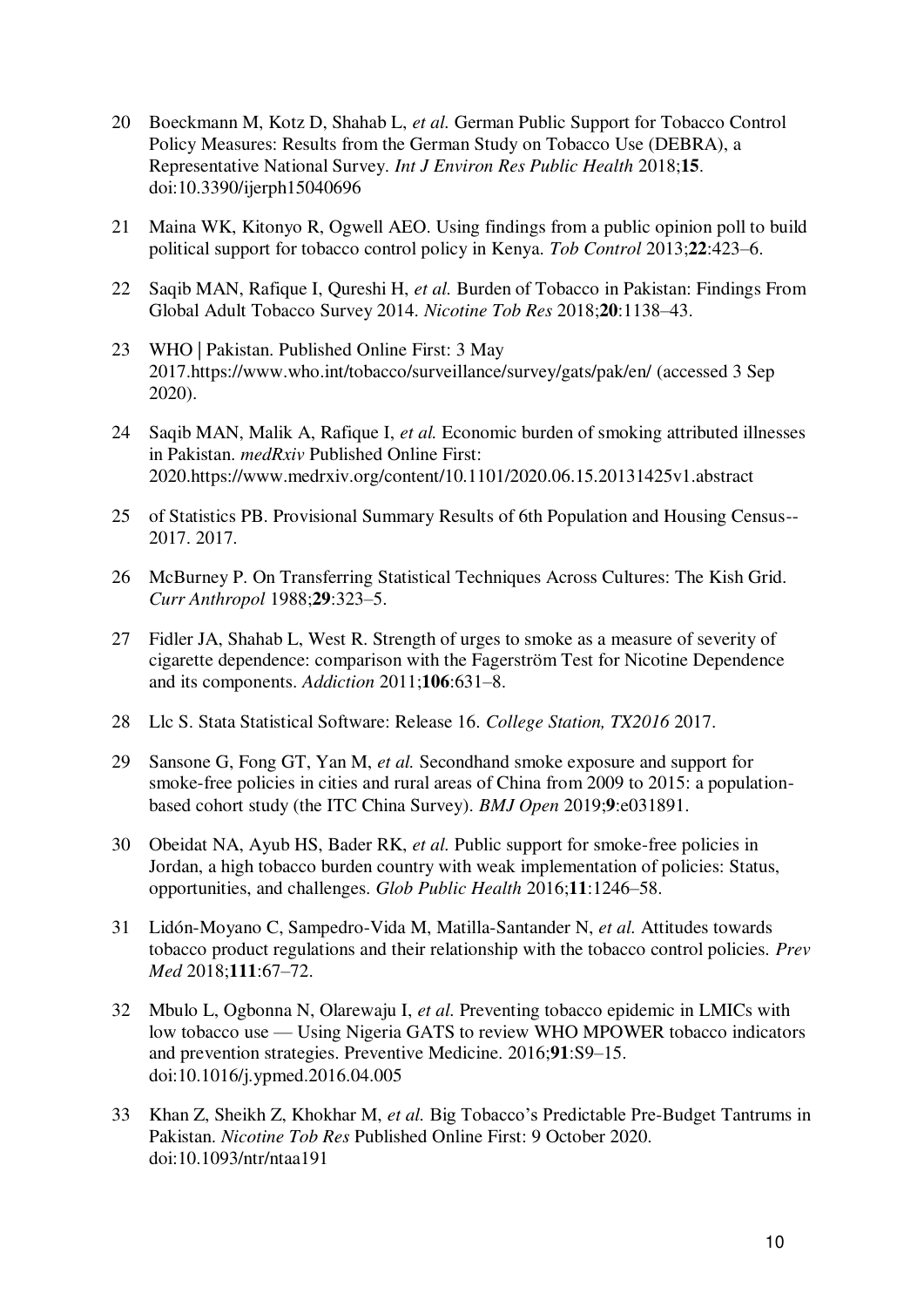Table 1. Association between STOP survey participants' responses to policy statements and their socio-demographic and smoking related characteristics

|                                |                                             | Support/        | <b>Neither</b> | Oppose/    | p-      |                                                        | Support/        | <b>Neither</b> | Oppose/    | p-    |
|--------------------------------|---------------------------------------------|-----------------|----------------|------------|---------|--------------------------------------------------------|-----------------|----------------|------------|-------|
|                                |                                             | <b>Strongly</b> | support nor    | strongly   | value   |                                                        | <b>Strongly</b> | support nor    | strongly   | value |
|                                |                                             | support         | oppose         | oppose     |         |                                                        | support         | oppose         | oppose     |       |
| <b>Number of respondents</b>   |                                             | 5551 (93.9%)    | 218 (3.4%)     | 172 (2.7%) |         |                                                        | 4939 (85.9%)    | 383 (6.1%)     | 544 (8.0%) |       |
| Age                            |                                             |                 |                |            |         |                                                        |                 |                |            |       |
| $\leq$ 35 years                |                                             | 1639 (90.7%)    | 88 (4.5%)      | 88 (4.8%)  | < 0.001 |                                                        | 1477 (85.0%)    | 125 (6.5%)     | 183 (8.5%) | 0.12  |
| >35 years                      | Complete tobacco bans in 10 years (n=5,941) | 3912 (95.2%)    | 130 (2.9%)     | 84 (1.9%)  |         | Increase tobacco taxes to pay for healthcare (n=5,866) | 3462 (86.4%)    | 258 (5.9%)     | 361 (7.8%) |       |
| Level of education $\triangle$ |                                             |                 |                |            |         |                                                        |                 |                |            |       |
| No formal education            |                                             | 1905 (95.1%)    | 58 (2.8%)      | 41 (2.1%)  | < 0.001 |                                                        | 1706 (86.8%)    | 114 (5.5%)     | 157 (7.7%) | 0.06  |
| Primary or equivalent (up      |                                             | 1272 (94.1%)    | 63 (4.4%)      | 23 (1.5%)  |         |                                                        | 1116 (86.4%)    | 97 (6.0%)      | 117 (7.6%) |       |
| to 5 years)                    |                                             | 1434 (95.1%)    | 41 (2.3%)      | 49 (2.6%)  |         |                                                        | 1257 (85.2%)    | 94 (6.1%)      | 161 (8.7%) |       |
| Secondary or equivalent        |                                             | 461 (87.8%)     | 27 (5.2%)      | 25 (6.9%)  |         |                                                        | 422 (84.1%)     | 35 (7.8%)      | 52 (8.1%)  |       |
| $(6-10 \text{ years})$         |                                             | 474 (91.0%)     | 29 (4.4%)      | 34 (4.6%)  |         |                                                        | 436 (85.8%)     | 42 (6.3%)      | 55 (7.8%)  |       |
|                                |                                             | $0 (-)$         | $0 (-)$        | $0 (-)$    |         |                                                        | 2(39.2%)        | 1(30.2%)       | 2(30.6)    |       |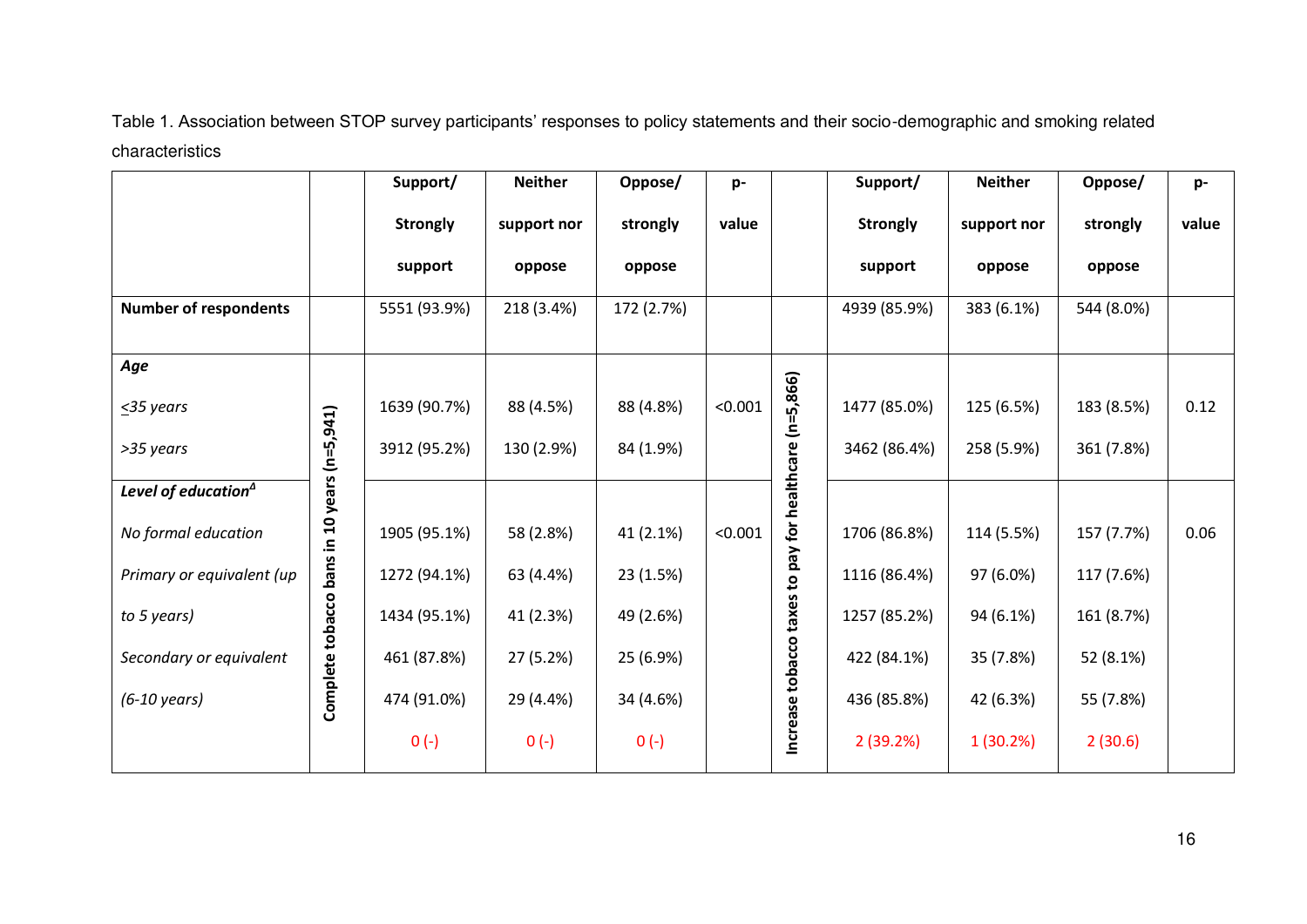| High school or equivalent         |                    |              |            |            |         |                        |              |            |            |         |
|-----------------------------------|--------------------|--------------|------------|------------|---------|------------------------|--------------|------------|------------|---------|
| $(11-12 \text{ years})$           |                    |              |            |            |         |                        |              |            |            |         |
| Graduation or above (>12          |                    |              |            |            |         |                        |              |            |            |         |
| years)                            |                    |              |            |            |         |                        |              |            |            |         |
| Missing                           |                    |              |            |            |         |                        |              |            |            |         |
| Heaviness of smoking <sup>4</sup> |                    |              |            |            |         |                        |              |            |            |         |
| Low                               |                    | 1496 (95.6%) | 44 (2.7%)  | 33 (1.7%)  | 0.10    |                        | 1378 (90.1%) | 86 (5.0%)  | 91 (4.9%)  | < 0.001 |
| Moderate or high                  |                    | 3725 (93.9%) | 143 (3.3%) | 111(2.8)   |         |                        | 3267 (84.8%) | 251 (6.0%) | 413 (9.2%) |         |
| Missing                           |                    | 330 (86.2%)  | 31 (7.8%)  | 28 (6.0%)  |         |                        | 294 (79.2%)  | 46 (12.1%) | 40 (8.7%)  |         |
|                                   |                    |              |            |            |         |                        |              |            |            |         |
| <b>Number of respondents</b>      |                    | 5539 (94.3%) | 47 (3.6%)  | 149 (2.1%) |         |                        | 5699 (96.8%) | 100 (1.6%) | 102 (1.6%) |         |
| Age                               |                    |              |            |            |         |                        |              |            |            |         |
| $\leq$ 35 years                   |                    | 1654 (91.3%) | 95 (5.2%)  | 63 (3.5%)  | < 0.001 |                        | 1711 (95.4%) | 36 (2.1%)  | 53 (2.5%)  | < 0.001 |
| >35 years                         | Raise legal age of | 3885 (94.2%) | 152 (3.7%) | 86 (2.1%)  |         | Ban on smoking in cars | 3988 (97.3%) | 64 (1.4%)  | 49 (1.2%)  |         |
| Level of education <sup>1</sup>   |                    |              |            |            |         |                        |              |            |            |         |
| No formal education               |                    | 1892 (95.1%) | 76 (3.3%)  | 35 (1.6%)  | < 0.001 |                        | 1921 (96.8%) | 34 (1.7%)  | 27 (1.5%)  | 0.004   |